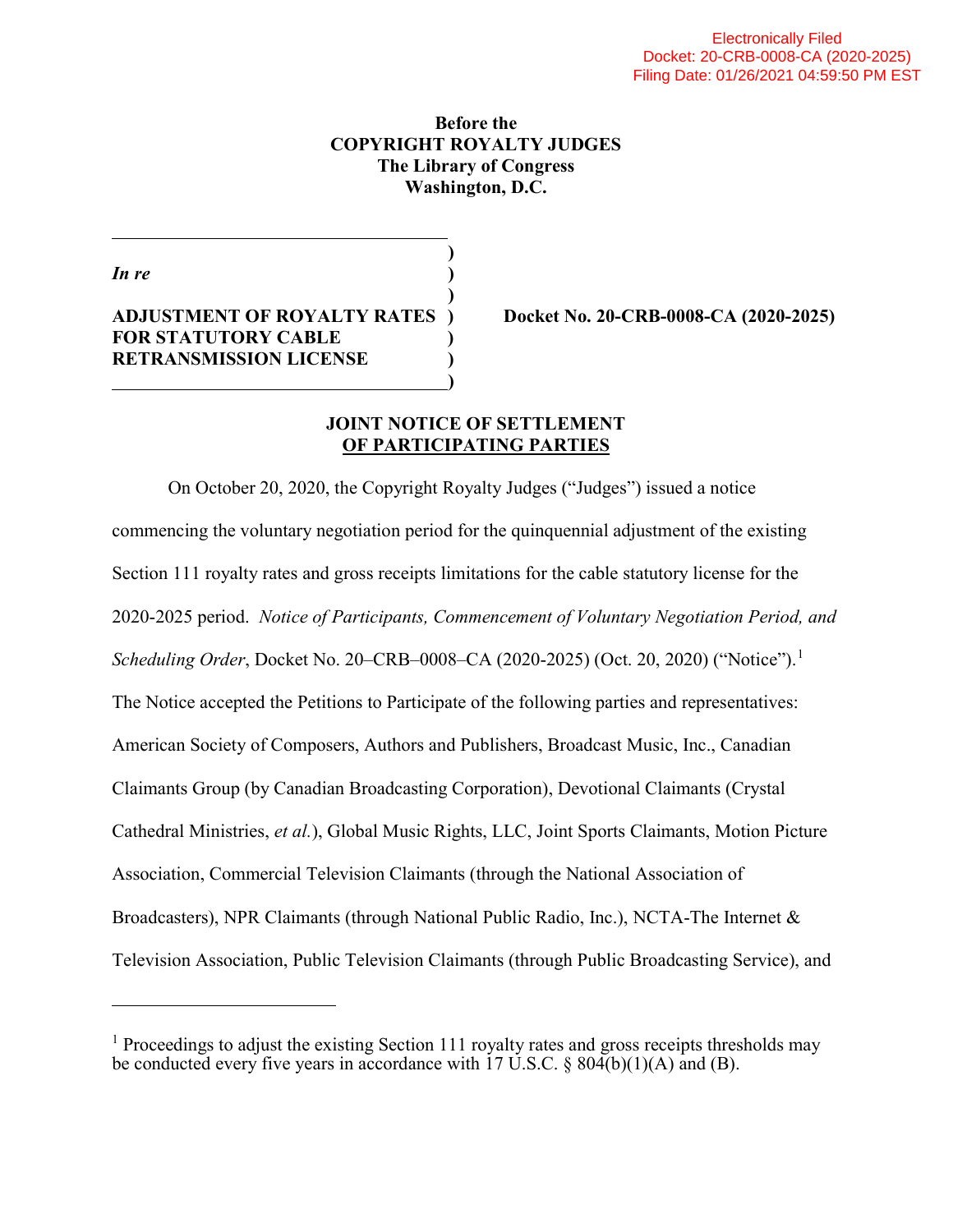SESAC Performing Rights, LLC (the "Participating Parties").<sup>2</sup> See Notice, Exhibit A. The Notice also directed the Participating Parties "to engage in good faith settlement negotiations aimed at resolving controversies regarding the royalty rates for the years at issue" and, if the negotiations are successful, to "file a Joint Notice of Settlement detailing the terms of the settlement." *See id.* at 1-2.

The Participating Parties hereby notify the Judges that they have agreed not to seek a quinquennial adjustment in the existing Section 111 royalty rates or gross receipts limitations pursuant to 17 U.S.C.  $\S$  804(b)(1)(A) and (B) for the 2020-25 period. Accordingly, they respectfully request that the Judges terminate this proceeding without making any changes in (1) the royalty rates currently set forth in 17 U.S.C.  $\S$  111(d)(1)(B) and 37 C.F.R.  $\S$  $\S$  256.2(c) & (d); and (2) the gross receipts limitations set forth in 17 U.S.C.  $\S 111(d)(1)(E) \& (F)$ .

Respectfully submitted,

# NCTA- THE INTERNET & TELEVISION ASSOCIATION

#### JOINT SPORTS CLAIMANTS

/s/ Seth A. Davidson

 $\overline{a}$ 

Seth A. Davidson (D.C. Bar No. 250258) (sadavidson@mintz.com) Geanette Foster (D.C. Bar No. 1671950) (gafoster@mintz.com) MINTZ, LEVIN, COHN, FERRIS, GLOVSKY AND POPEO, P.C. 701 Pennsylvania Avenue, N.W. Washington, D.C. 20004 (202) 434-7300

/s/ Daniel Cantor

Daniel Cantor (D.C. Bar No. 457115) (Daniel.Cantor@arnoldporter.com) Michael Kientzle (D.C. Bar No. 1008361) (Michael.Kientzle@arnoldporter.com) ARNOLD & PORTER KAYE SCHOLER LLP 601 Massachusetts Avenue, N.W. Washington, D.C. 20001 (202) 942-5000

JOINT NOTICE OF SETTLEMENT OF PARTICIPATING PARTIES - 2 -

<sup>&</sup>lt;sup>2</sup> Circle God Network (David Powell) also filed a Petition to Participate. On October 20, 2020, the Judges issued an Order rejecting Powell's petition but permitting Powell to file an amended petition, which he submitted on October 26, 2020. On November 5, 2020, the Judges issued an Order rejecting Powell's amended petition and dismissing Powell from this proceeding.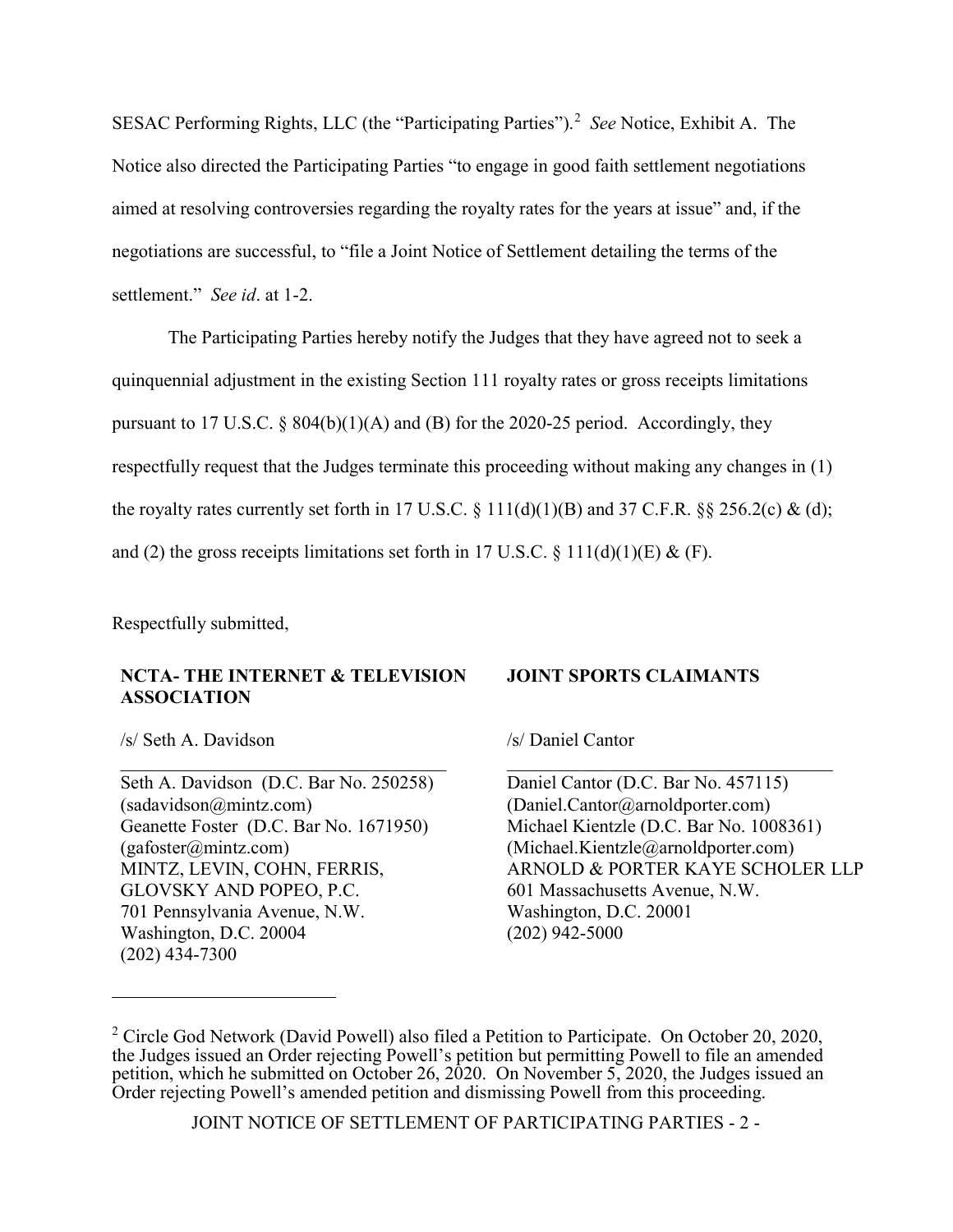#### MOTION PICTURE ASSOCIATION

/s/ Dennis Lane

Dennis Lane (D.C. Bar No. 953992)  $(dennis.lane@stinson.com)$ STINSON LLP 1775 Pennsylvania Avenue N.W., Suite 800 Washington, DC 20006 (202) 572-9906

# PUBLIC TELEVISION CLAIMANTS PUBLIC BROADCASTING SERVICE

/s/ Ronald G. Dove, Jr.

Ronald G. Dove, Jr. (D.C. Bar No. 430533)  $(rdove@cov.com)$ Dustin Cho (D.C. Bar. No. 1017751) (dcho@cov.com) COVINGTON & BURLING LLP One CityCenter 850 Tenth Street, N.W. (202) 662-5685

## CANADIAN CLAIMANTS GROUP CANADIAN BROADCASTING CORPORATION

/s/ L. Kendall Satterfield

L. Kendall Satterfield (D.C. Bar No. 393953) (lksatterfield@satterfield-pllc.com) Satterfield PLLC 1629 K Street NW, Suite 300 Washington, D.C. 20006 (703) 585-3392

# COMMERCIAL TELEVISION CLAIMANTS NATIONAL ASSOCIATION OF **BROADCASTERS**

/s/ David J. Ervin

David J. Ervin (D.C. Bar No. 445013) (dervin@crowell.com) CROWELL & MORING LLP 1001 Pennsylvania Ave., N.W. Washington, DC 20004 (202) 624-2500

## DEVOTIONAL CLAIMANTS

/s/ Arnold P. Lutzker

Arnold P. Lutzker (D.C. Bar No. 101816) (arnie@lutzker.com) Lutzker & Lutzker LLP 1233 20th Street, N.W., Suite 703 Washington, D.C. 20036 (202) 408-7600

# NATIONAL PUBLIC RADIO, INC.

/s/ Gregory A. Lewis

Gregory A. Lewis (D.C. Bar No. 420907) NATIONAL PUBLIC RADIO, INC. 1111 North Capitol Street, NE Washington, DC 20002 Telephone: (202) 513-2050 Fax: (202) 513-3021 glewis@npr.org

JOINT NOTICE OF SETTLEMENT OF PARTICIPATING PARTIES - 3 -